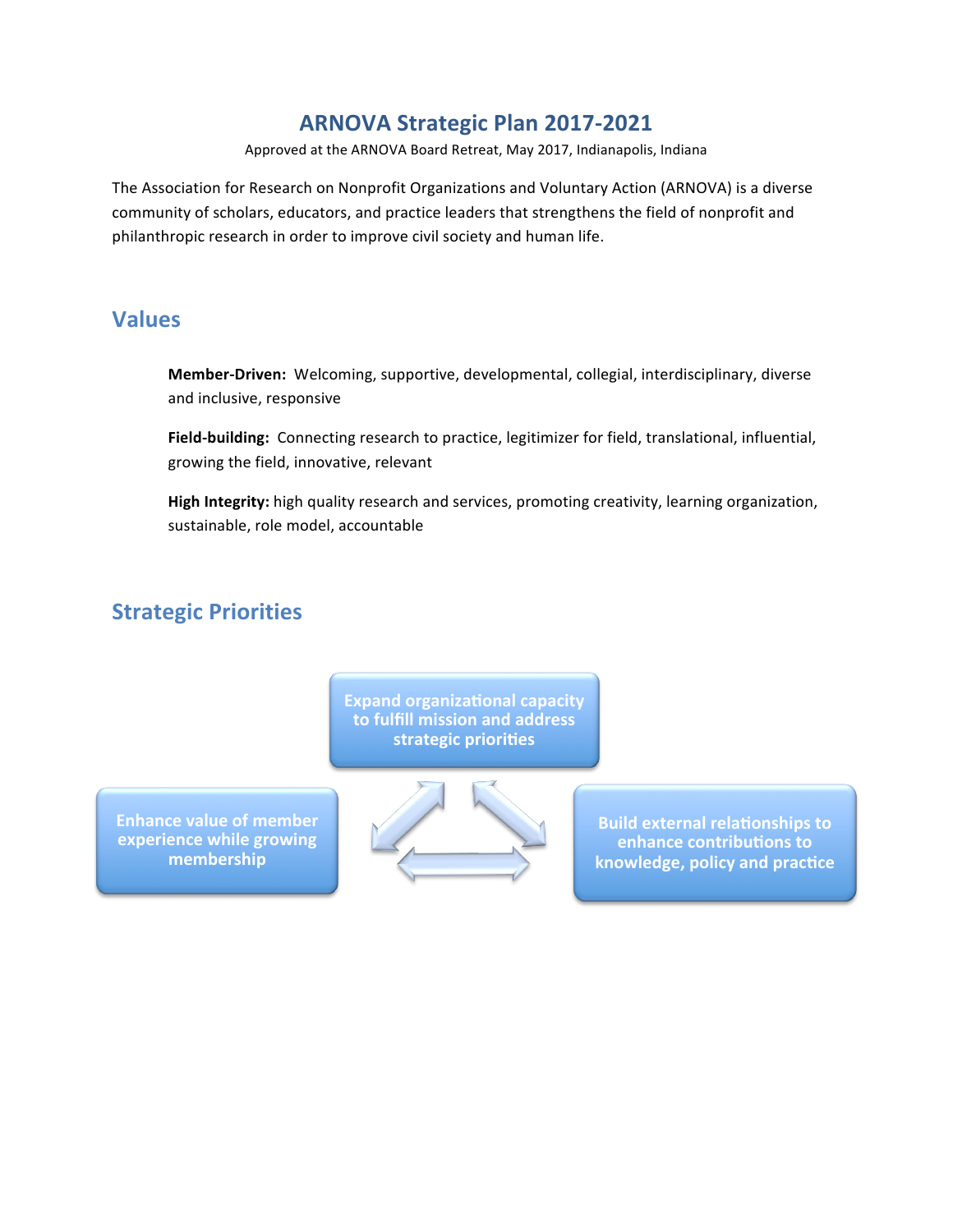#### **Goals for Priorities**

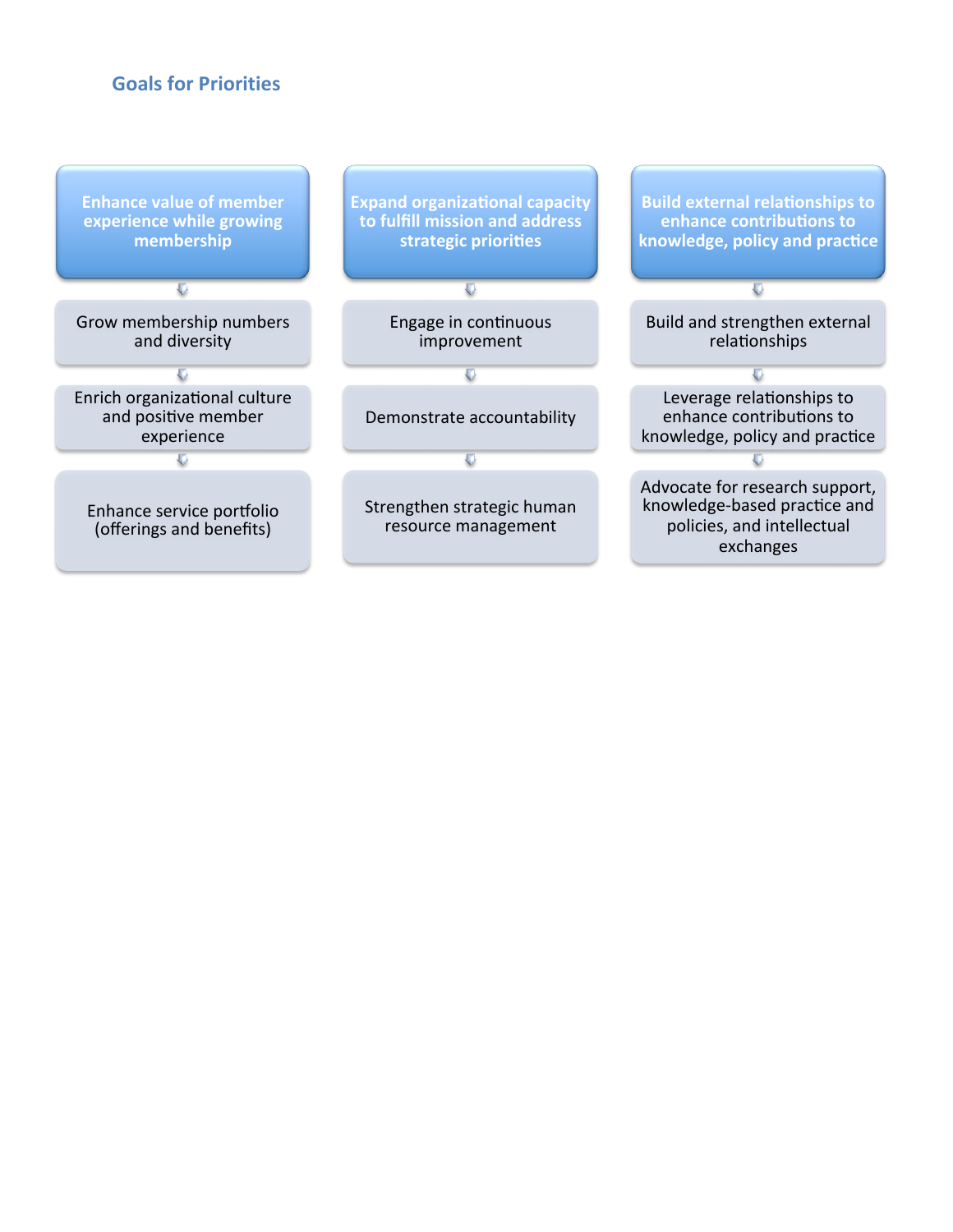# **Enhance value of member experience while growing membership**

| Grow membership numbers and diversity                                                                                                    |                                                                                                                                                                     |  |
|------------------------------------------------------------------------------------------------------------------------------------------|---------------------------------------------------------------------------------------------------------------------------------------------------------------------|--|
| In progress                                                                                                                              | To be started                                                                                                                                                       |  |
| Develop regional groups to facilitate recruitment<br>and retention of members                                                            | Revise membership fees and categories                                                                                                                               |  |
| Develop additional student-based and post-doc<br>programs to support a pipeline of future<br>members                                     | Launch mentor program for new/junior/under-<br>represented members with long term/senior<br>members to encourage retention                                          |  |
| Have initiatives involving special invitations and                                                                                       | Engage in marketing to raise awareness of                                                                                                                           |  |
| funding to encourage targeted audiences to<br>attend events, apply for research awards, and<br>become members                            | member benefits and encourage membership<br>growth, with special attention to attracting new<br>members from under-represented and<br>international groups          |  |
| Enrich organizational culture and positive member experience                                                                             |                                                                                                                                                                     |  |
| In progress                                                                                                                              | To be started                                                                                                                                                       |  |
| Enhance online presence and website to<br>enhance opportunities for member networking<br>and use of social media                         | Consider innovative and effective ways for<br>members engagement in the conference                                                                                  |  |
| Encourage diversity and inclusion in members'<br>leadership roles and staffing                                                           | Increase meaningful volunteer opportunities for<br>members                                                                                                          |  |
| Empower and fund sections and interest groups<br>to do more programming and collaborate                                                  | Increase internal and external recognition of<br>members for their involvement in ARNOVA                                                                            |  |
| Celebrate diversity, for example by<br>institutionalizing diversity grants program                                                       | Pursue diversity initiatives by the Board, Sections<br>and other member groups to build awareness<br>and ensure practice enriches us and relates to<br>our mission. |  |
| <b>Enhance service portfolio (offerings and benefits)</b>                                                                                |                                                                                                                                                                     |  |
| In progress                                                                                                                              | To be started                                                                                                                                                       |  |
| Create more research-based funding awards<br>through ARNOVA                                                                              | Develop an undergraduate and masters level<br>research component for the conference                                                                                 |  |
| Encourage sections and interest groups to host<br>webinars and online or regional meetings                                               | Institute a research to practice symposium that<br>can attract an audience both ia North America and<br>globally                                                    |  |
| Sustain NVSQ's high quality while considering<br>ways to meet demand for more outlets                                                    | Partner with institutions both in North America and<br>globally to offer leadership development<br>programs to members                                              |  |
| Explore opportunities for research --practice &<br>policy bridges, such as symposia, podcasts,<br>webinars, policy briefs                | Use technology to connect members to the<br>conference and other services                                                                                           |  |
| Work with partners to offer member benefits:<br>award, publishing, events, grants, scholarships,<br>fellowships, and other opportunities | Find and test additional ways to further leverage<br>tracks and other service features to enhance<br>benefits to members such as feedback on papers                 |  |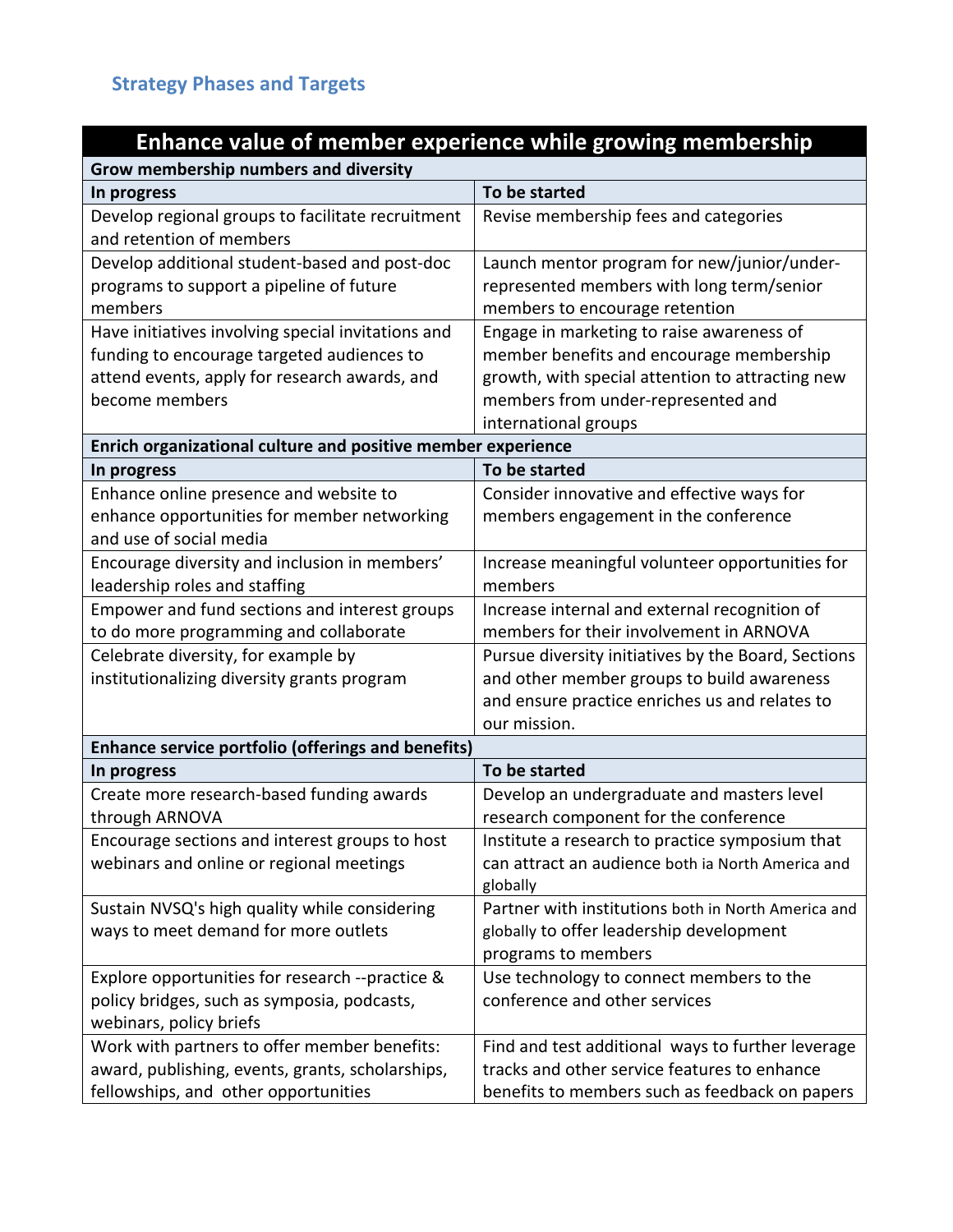# **Strategy Phases and Objectives Continued**

| <b>Expand organizational capacity to fulfill mission and address</b><br>strategic priorities |                                                  |  |
|----------------------------------------------------------------------------------------------|--------------------------------------------------|--|
| <b>Engage in continuous improvement</b>                                                      |                                                  |  |
| In progress                                                                                  | To be started                                    |  |
| Enhance communications to members and                                                        | Ensure office facilities and staff resources are |  |
| access to services through technological                                                     | maximized for achieving mission and pursuing     |  |
| advancements and investments                                                                 | vision                                           |  |
| Seek continuous improvement in conference                                                    | Use metrics to track recruitment and retention   |  |
| experience and publications                                                                  | progress and program effectiveness               |  |
| Update website to enhance navigation and use                                                 | Conduct ongoing satisfaction surveys to identify |  |
| by members, sections, and committees                                                         | areas for improvement                            |  |
|                                                                                              | Upgrade membership database and update yearly    |  |
| <b>Demonstrate accountability</b>                                                            |                                                  |  |
| In progress                                                                                  | To be started                                    |  |
| Revise and update the policy manual and bylaws                                               | Develop and adhere to business model for growth  |  |
| Ensure broad access to offerings, while                                                      | Develop and implement fundraising case and plan  |  |
| recognizing specialized nature of some services                                              | to support member and external engagement        |  |
| Create efficiencies in financial management                                                  | Track performance on key indicators              |  |
| processes, ensuring checks and balances                                                      |                                                  |  |
| Implement a code of ethics                                                                   |                                                  |  |
| Strengthen strategic human resource management                                               |                                                  |  |
| In progress                                                                                  | To be started                                    |  |
| Implement staffing plan to increase capacity                                                 | Provide enhanced staff services to facilitate    |  |
| and better leverage talents (with goals, job                                                 | volunteer recruitment and involvement as well as |  |
| descriptions, and performance evaluations)                                                   | section empowerment                              |  |
| Develop office policies and calendars                                                        | Develop a succession plan for executive director |  |
| Use internships to provide developmental                                                     | Conduct board and other volunteer role           |  |
| opportunities for interns and produce work of                                                | assessments and address training and resource    |  |
| value to association                                                                         | needs based on identified performance and        |  |
|                                                                                              | motivation issues                                |  |
| Ensure staff support for member contact during                                               | Conduct an HR audit and forecast to identify     |  |
| business hours                                                                               | future staffing capacity and learning needs      |  |